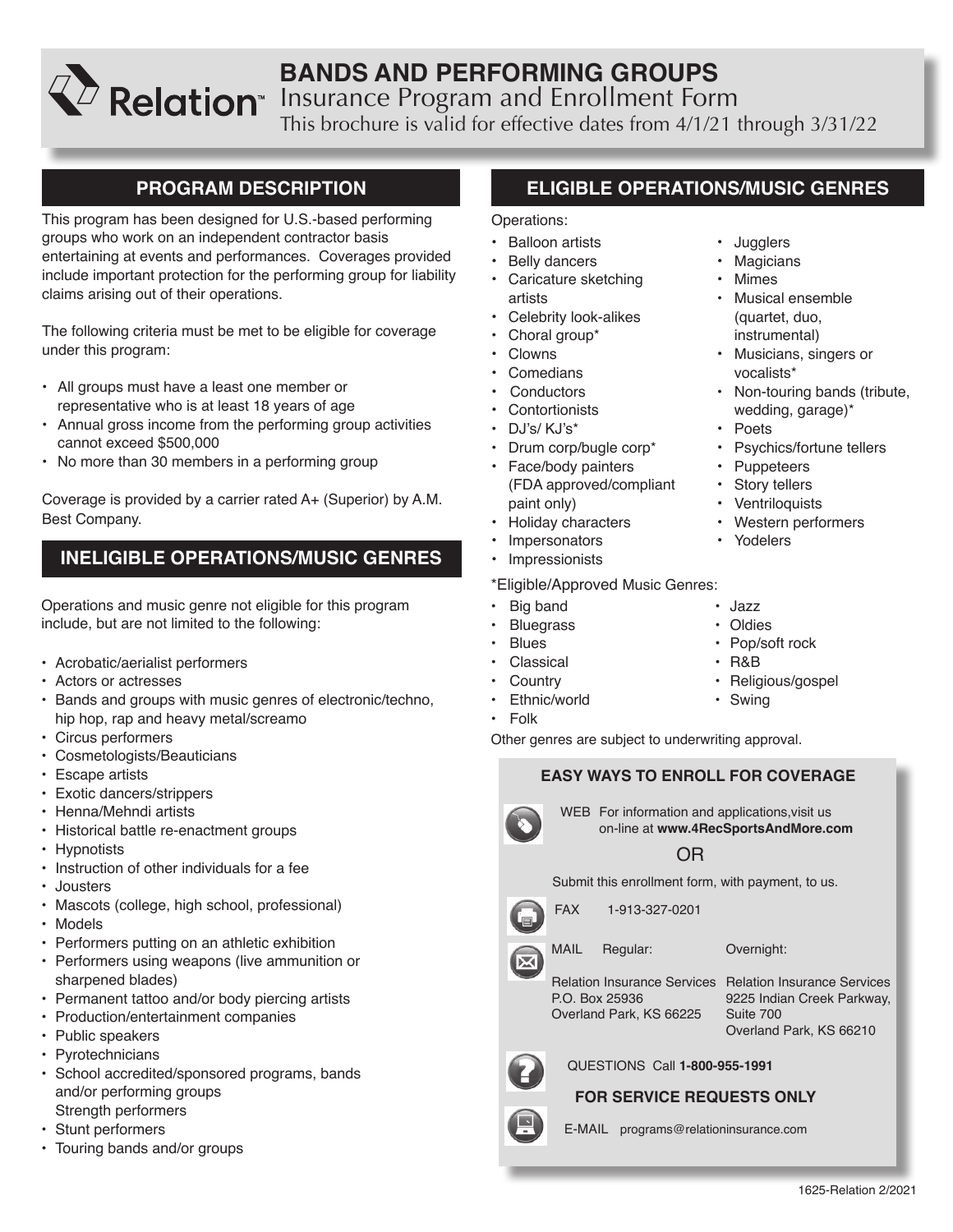# **COVERAGE AND LIMITS**

| <b>Coverages</b>                                                            | <b>Option 1</b> | <b>Option 2</b> | <b>Option 3</b>                     | <b>Option 4</b> | Option 5       |
|-----------------------------------------------------------------------------|-----------------|-----------------|-------------------------------------|-----------------|----------------|
| <b>Commercial General Liability (CGL)</b>                                   | Limits          | Limits          | Limits                              | Limits          | Limits         |
| Each Occurrence                                                             | \$1,000,000     | \$2,000,000     | \$3,000,000                         | \$4,000,000     | \$5,000,000    |
| General Aggregate                                                           |                 |                 |                                     |                 |                |
| (Other than Products-completed Operations)                                  | \$5,000,000     | \$5,000,000     | \$5,000,000                         | \$5,000,000     | \$5,000,000    |
| Products-completed Operations Aggregate                                     | \$1,000,000     | \$2,000,000     | \$3,000,000                         | \$4,000,000     | \$5,000,000    |
| Personal and Advertising Injury                                             | Excluded        | Excluded        | Excluded                            | Excluded        | Excluded       |
| Legal Liability to Participants                                             | 1,000,000<br>\$ | \$2,000,000     | \$3,000,000                         | \$4,000,000     | \$5,000,000    |
| Damage to Premises Rented to You<br>(Fire Legal Liability)                  | \$1,000,000     | \$1,000,000     | \$1,000,000                         | \$1,000,000     | \$1,000,000    |
| Medical Expense (other than participants)                                   | Excluded        | Excluded        | Excluded                            | Excluded        | Excluded       |
| <b>Medical Payments for Participants</b><br>(\$0 deductible)                | \$<br>5,000     | \$<br>5,000     | \$<br>5,000                         | \$<br>5,000     | \$<br>5,000    |
| Annual Rates (based on annual gross income)                                 |                 |                 |                                     |                 |                |
| \$ 30,000 or less                                                           | \$<br>555.00    | \$<br>825.00    | \$<br>1,075.00                      | 1,325.00<br>\$  | \$<br>1,575.00 |
| $$30,001 - $100,000$                                                        | \$<br>1,097.00  | \$<br>1,638.00  | 1,909.00<br>\$                      | 2,159.00<br>\$  | 2,409.00<br>\$ |
| \$100,001 - \$200,000                                                       | 1,637.00<br>\$  | 2,448.00<br>\$  | 2,854.00<br>\$                      | 3,104.00<br>\$  | 3,354.00<br>\$ |
| \$200,001 - \$300,000                                                       | 2,178.00<br>\$  | 3,260.00<br>\$  | 3,800.00<br>\$                      | 4,125.00<br>\$  | 4,375.00<br>\$ |
| \$300,001 - \$400,000                                                       | 2,719.00<br>\$  | 4,071.00<br>\$  | $$\tilde{\phantom{a}}$$<br>4,747.00 | \$<br>5,153.00  | 5,450.00<br>\$ |
| \$400,001 - \$500,000                                                       | 3,260.00<br>\$  | \$<br>4,883.00  | \$<br>5,694.00                      | \$<br>6,181.00  | 6,537.00<br>\$ |
| <b>Single Event Coverage (per event)</b><br>*Single event = 10 days or less | \$<br>181.00    | \$<br>264.00    | 514.00<br>\$                        | \$<br>764.00    | 1,014.00<br>\$ |

\*Cost includes premium and a \$15 risk purchasing administration fee.

**Commercial General Liability with Broadening Endorsement** – coverage that protects the insured against liability claims for bodily injury and property damage arising out of their operations. Additional or broadening coverages added with the broadening endorsement are:

- · Expected or intended injury resulting from the use of reasonable force to protect persons or property
- · Non-owned watercraft extended to 58 feet
- · Supplementary payments \$2,500 bail bonds, \$500 a day loss of earnings
- · Knowledge or Notice of Occurrence
- · Waiver of right of recovery
- · Bodily injury definition expanded to include mental anguish, mental injury, shock, fright, humiliation, emotional distress or death resulting from bodily injury, sickness or disease.
- · Damage to Premises Rented to You the term fire is replaced with fire, lightning, explosion, smoke and leaks from sprinklers
- · Additional coverages:
	- Emergency Real Estate Consultant Fee \$25,000
- Temporary Meeting Place \$25,000
- Identify Theft Exposure (for directors or officers) \$25,000 Terrorism Travel Reimbursement (for directors or officers)- \$25,000
	-
	- Key Individual Replacement Cost \$50,000 - Lease Cancellation Moving Expense - \$2,500
- Workplace Violence Counseling \$25,000
- 

**Legal Liability to Participants** – coverage that offers protection against bodily injury liability claims brought by persons participating in covered activities.

**Medical Payments for Participants** – coverage that pays the medical and dental expenses incurred by a participant when an accidental injury occurs while participating in your covered activities. This coverage is primary. Participant means: any person involved in audience participation or an interactive component of an insured's performance or entertainment activity. Participant does not include the named insured or a spectator.

This brochure is for illustrative purposed only and is not a contract of insurance. You must refer to the actual policy for complete information regarding coverages terms, conditions and exclusions as they may change from one coverage period to the next. You may request a copy of the full policy by submitting a written request to us.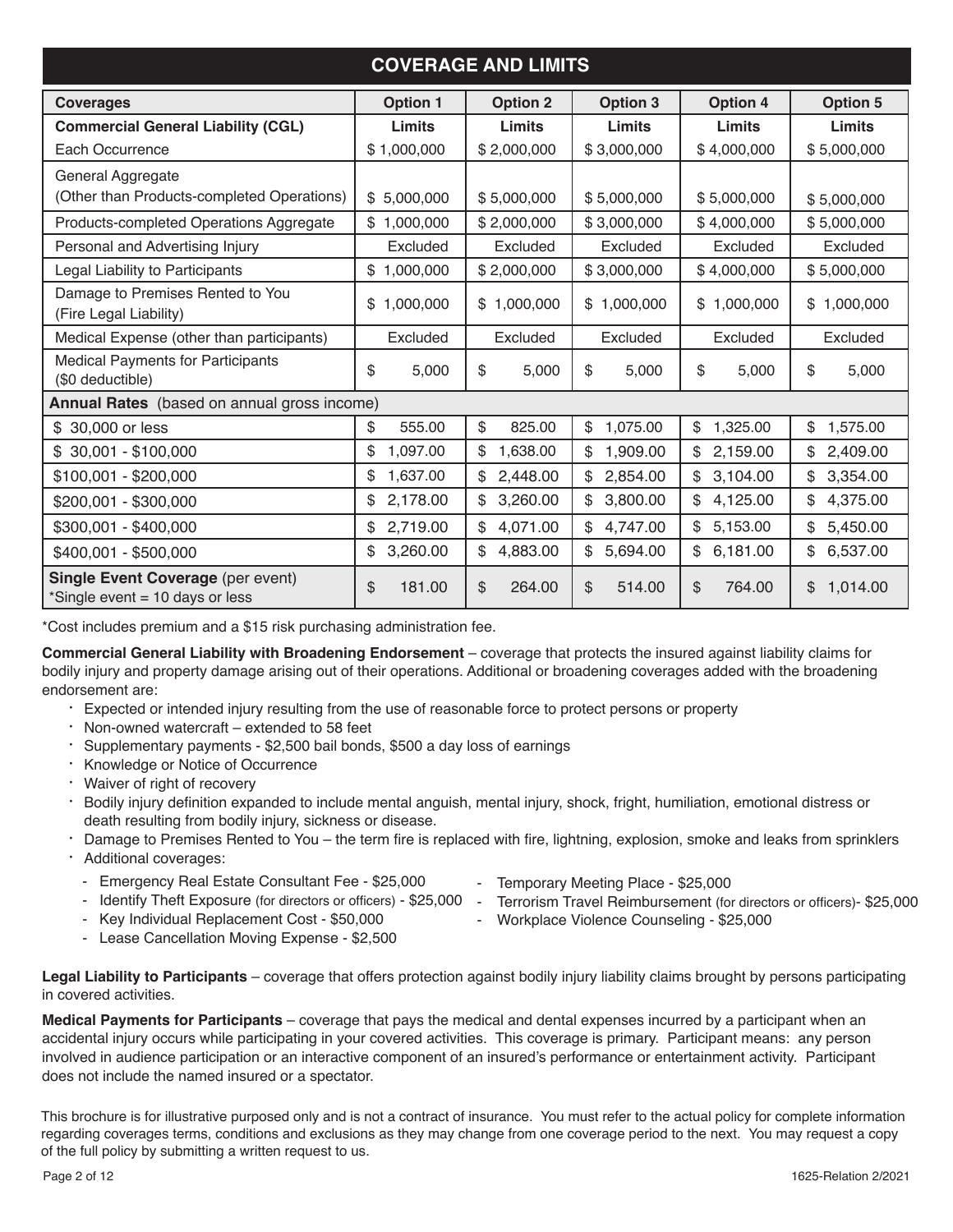# **EXCLUSIONS**

#### The following represent only some of the exclusions contained in this policy.

- Reenactment performances/activities involving boats and/or activities held on or in water
- Abuse, molestation, harassment or sexual conduct
- All operations listed as ineligible
- Amusement devices (e.g.: rides, slides, inflatables, bungees, climbing walls, dunk tanks)
- Animals (injury or death to any animal or injury, death or property damage caused by your animalsee FAQ on page 4 for limited small animals coverage) • Asbestos
- • Body surfing and/or mosh pits
- Communicable disease
- Employment-related practices
- Events hosted/organized by the performing group
- Fireworks (exclusion does not apply to flashboxes)
- Full body art/painting
- Fungi or bacteria
- Haunted attractions
- Historical battle reenactments
- Hot wax impressions
- Lead
- Nuclear energy
- Ownership of an owned facility for performances
- Personal and advertising injury
- Throwing of object(s) into the audience during a performance
- Use of any substance to paint or apply on the face or body that is not classified as non-toxic and/ or manufactured using only FDA compliant ingredients
- Violation of statutes that govern e-mails, faxes, phone calls or other methods of sending materials or information

# **OPTIONAL COVERAGE AVAILABLE**

### **Sexual Abuse or Sexual Molestation Liability**

**OR**

#### **Abuse, Molestation, Harassment or Sexual Conduct Defense Cost Reimbursement**

This program includes two options for coverage for claims arising out of sexual abuse or sexual molestation:

- Option 1: \$1,000,000 of liability coverage for sums the insured becomes legally obligated to pay as damages because of loss arising out of any actual or threatened sexual abuse or sexual molestation. This limit is part of, not in addition to, the general liability limit selected.
- Option 2: \$100,000 of coverage for reimbursement of defense costs only resulting from claims arising out of abuse, molestation, harassment or sexual conduct.

Coverage Conditions:

- 1. Coverage is contingent upon completion, as well as review and approval from us, of the underwriting questions found on page 7.
- 2. Coverage is not available on a stand-alone basis. You must have commercial general liability coverage for your group with our Bands and Performing Groups RPG Insurance Program.
- 3. Only one option may be purchased.

| <b>Rates</b>                                                                      |                            |          |  |  |  |  |
|-----------------------------------------------------------------------------------|----------------------------|----------|--|--|--|--|
| <b>Options</b>                                                                    | <b>Annual Gross Income</b> | Rate     |  |  |  |  |
|                                                                                   | \$30,000 or less           | \$150.00 |  |  |  |  |
|                                                                                   | \$30,001 - \$100,000       | \$216.00 |  |  |  |  |
| <b>Option 1 - \$1,000,000</b>                                                     | $$100,001 - $200,000$      | \$324.00 |  |  |  |  |
| Sexual Abuse or Sexual                                                            | \$200,001 - \$300,000      | \$433.00 |  |  |  |  |
| <b>Molestation Liability</b>                                                      | \$300,001 - \$400,000      | \$541.00 |  |  |  |  |
|                                                                                   | \$400,001 - \$500,000      | \$649.00 |  |  |  |  |
|                                                                                   | Single Event               | \$150.00 |  |  |  |  |
|                                                                                   |                            |          |  |  |  |  |
| <b>Option 2 - \$100,000</b>                                                       | $$1.00 - $500,000$         | \$100.00 |  |  |  |  |
| Abuse, Molestation,<br>Harassment or Sexual Conduct<br>Defense Cost Reimbursement | Single Event               | \$100.00 |  |  |  |  |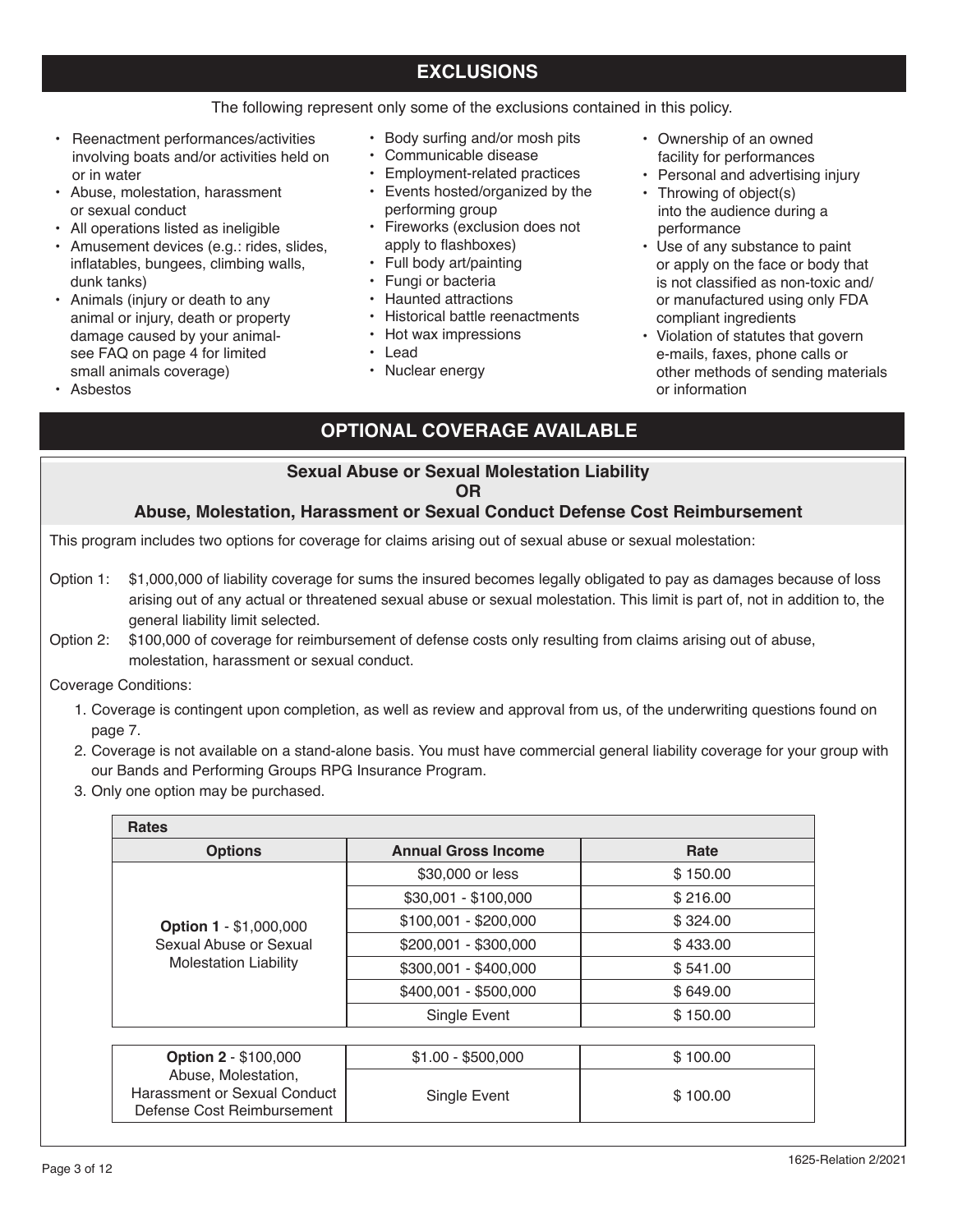# **FREQUENTLY ASKED QUESTIONS**

# **1. What name should be listed on enrollment form?**

For coverage to extend to all members of the group, it is important to provide the full and/or legal name of the group. If performing under a stage or another name, include that name on the "doing business as" line.

### **2. How soon does coverage start? When will we receive proof of coverage?**

Coverage can be bound the date after we receive a completed enrollment form and the appropriate premium. Please allow adequate time for us to process your enrollment form and issue certificates.

### **3. When should I make our coverage effective?**

The effective date is the date you need your insurance to start. If you are renewing coverage with us, use the expiration date of your coverage. Coverage will be in effect for one year.

### **4. I have been asked by the facility/event where I will be working to add them as an additional insured to my policy. What does this mean and how do I do that?**

An additional insured is an entity which has an insurable interest for claims arising out of your negligence as the named insured. Such possible entities are a landlord or sponsor. By providing an entity additional insured status they now are entitled to defense and indemnity (if policy limits have not been exhausted) under your policy with no responsibility for premium payments.

You can add an entity as an additional insured under the certificate request section of the enrollment form. Please remember to provide their complete name, address and relationship to you. All requests must be made in writing.

**5. What does annual gross income mean?**  Annual gross income is the total revenue received before any deductions or allowances, as for cost of goods sold, taxes, etc.

### **6. If I need to request another certificate of insurance, how do I do this?**

A written request from the insured is required. A certificate request form will be sent with your coverage documents that can be mailed, faxed or e-mailed to us. Please allow adequate time for processing.

### **7. What if my act involves an animal and it injures someone?**

This program only provides coverage for claims arising out of the following smaller animals: rabbits, doves, mice, hamsters, non-venomous/nonconstrictor snakes and dogs weighing less than 15 pounds. No coverage exists for claims arising from all others animals, and no coverage is provided for the actual death or injury to any animal.

## **8. Will I receive a policy after submitting the enrollment form?**

 You will receive a certificate of insurance as proof of coverage. Coverage is offered exclusively through Sports, Leisure and Entertainment Risk Purchasing Group (RPG). The RPG receives a master policy from the company. Submission of this enrollment form confirms your desire to receive coverage through the RPG. Each member receives their own certificate of insurance as their evidence of coverage. The limits of insurance apply individually to each insured member organization-there are no shared limits of liability with any other members. A copy of the RPG master policy can be requested in writing to: Relation Insurance Services, P.O. Box 25936, Overland Park, KS 66225 or programs@relationinsurance.com.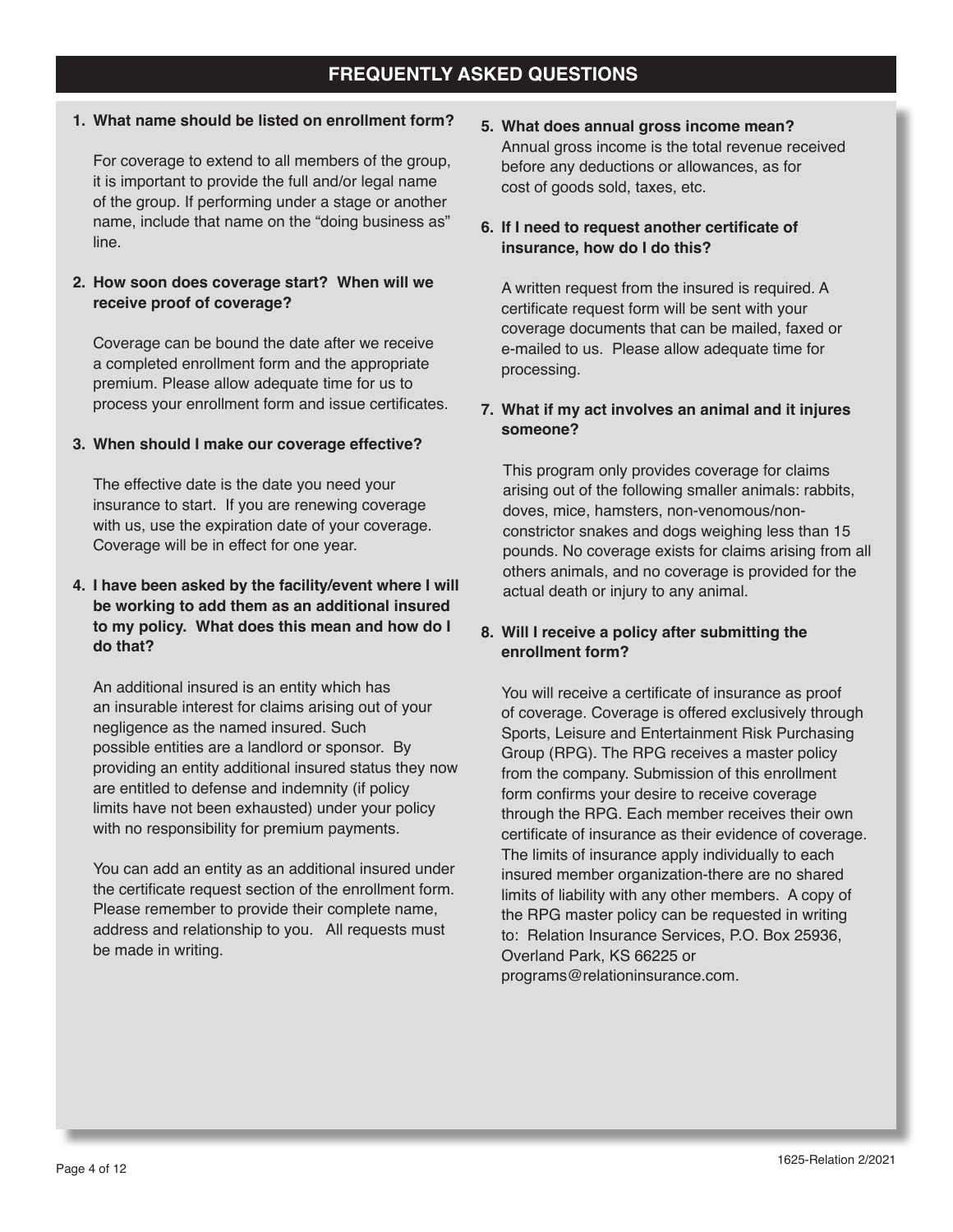

# **Enrollment Form - Bands and Performing Groups**

Valid for effective dates from 4/1/21 through 3/31/22

Completion of this enrollment form confirms your desire to obtain insurance through the Sports, Leisure and Entertainment Risk Purchasing Group. A risk purchasing group (RPG) provides group purchasing power for similar risks resulting in potential advantageous coverage terms, competitive rates, risk management bulletins, and rewards for favorable group loss experience. An RPG administration fee may be charged. The submission of this enrollment form and/or the acceptance of payment does not guarantee coverage. Certain operations are not eligible for coverage by this program. We reserve the right to decline any request for coverage.

#### **TO AVOID PROCESSING DELAYS, PLEASE: 1. Complete all sections (print legibly) 2. Sign and date where required 3. Remit completed enrollment form (pages 5-12) with payment**

|   | $\bigcup$ am a new account                                                                                                                                          | $\bigcirc$ I am renewing my coverage                                                                                                         |                                       |  |  |  |  |
|---|---------------------------------------------------------------------------------------------------------------------------------------------------------------------|----------------------------------------------------------------------------------------------------------------------------------------------|---------------------------------------|--|--|--|--|
|   | Full legal name of business: __________                                                                                                                             |                                                                                                                                              |                                       |  |  |  |  |
|   | Note: This is the name that will appear on your Certificate of Insurance. If your company is a Sole Proprietorship, then this will be your<br>personal name or DBA. |                                                                                                                                              |                                       |  |  |  |  |
|   |                                                                                                                                                                     | Applicant is a: $\bigcirc$ Sole Proprietorship $\bigcirc$ Limited Liability Co. $\bigcirc$ Corporation $\bigcirc$ Partnership                |                                       |  |  |  |  |
|   |                                                                                                                                                                     |                                                                                                                                              |                                       |  |  |  |  |
|   |                                                                                                                                                                     |                                                                                                                                              |                                       |  |  |  |  |
|   |                                                                                                                                                                     |                                                                                                                                              |                                       |  |  |  |  |
|   |                                                                                                                                                                     |                                                                                                                                              |                                       |  |  |  |  |
|   |                                                                                                                                                                     |                                                                                                                                              |                                       |  |  |  |  |
|   |                                                                                                                                                                     |                                                                                                                                              |                                       |  |  |  |  |
|   | Electronic Disclosure and Consent)                                                                                                                                  | (By listing an email address, you are giving us permission to contact you by email about your policy. Refer to page 9 of the application for |                                       |  |  |  |  |
| ഗ |                                                                                                                                                                     | Coverage will begin the day after the completed enrollment form and premium are received and approved by                                     |                                       |  |  |  |  |
| π |                                                                                                                                                                     | us, or on a later date you specify below. (If renewing coverage, please provide the expiration date of your                                  |                                       |  |  |  |  |
|   | current policy.)                                                                                                                                                    |                                                                                                                                              |                                       |  |  |  |  |
|   |                                                                                                                                                                     |                                                                                                                                              |                                       |  |  |  |  |
|   |                                                                                                                                                                     |                                                                                                                                              |                                       |  |  |  |  |
|   | 1. Type of entertainers/performers/bands (check all that apply)                                                                                                     |                                                                                                                                              |                                       |  |  |  |  |
|   | $\bigcirc$ Balloon artists                                                                                                                                          | $\bigcirc$ Contortionists<br>$\bigcirc$ Mimes                                                                                                |                                       |  |  |  |  |
|   | $\bigcirc$ Band (tribute, wedding, garage) $\bigcirc$ DJ's or KJ's                                                                                                  |                                                                                                                                              | $\bigcirc$ Musical ensemble (quartet, |  |  |  |  |
|   | $\bigcirc$ Belly dancers                                                                                                                                            | $\bigcirc$ Drum corp                                                                                                                         | duo, instrumental)                    |  |  |  |  |
|   | O Bugle corp (instrumental)<br>○ Caricature sketching artists                                                                                                       | ○ Face/body painters<br>$\bigcirc$ Poets<br>O Holiday characters                                                                             | ○ Psychics/fortune tellers            |  |  |  |  |
|   | $\bigcirc$ Celebrity look-alikes                                                                                                                                    | $\bigcirc$ Impersonators<br>$\bigcirc$ Puppeteers                                                                                            |                                       |  |  |  |  |
|   | $\bigcirc$ Choral group                                                                                                                                             | $\bigcirc$ Impressionists<br>$\bigcirc$ Story tellers                                                                                        |                                       |  |  |  |  |
|   | $\bigcirc$ Clowns                                                                                                                                                   | $\bigcirc$ Jugglers<br>$\bigcirc$ Ventriloquists                                                                                             |                                       |  |  |  |  |
|   | $\bigcirc$ Comedians                                                                                                                                                | $\bigcirc$ Magicians<br>$\bigcirc$ Western performers                                                                                        |                                       |  |  |  |  |
|   | $\bigcirc$ Conductors                                                                                                                                               | ○ Yodelers                                                                                                                                   |                                       |  |  |  |  |
|   |                                                                                                                                                                     | O Other - subject to approval (please describe): _______________________________                                                             |                                       |  |  |  |  |
|   | 2. If applicable, the type of music genres performed and the % of each                                                                                              |                                                                                                                                              |                                       |  |  |  |  |
|   | Big band ________%                                                                                                                                                  | Ethnic/world _____%<br>Pop/soft rock %                                                                                                       |                                       |  |  |  |  |
|   | Bluegrass _______%                                                                                                                                                  | Folk _______%<br><b>R&amp;B_</b>                                                                                                             | $\%$                                  |  |  |  |  |
|   | Blues _______%                                                                                                                                                      | $Jazz$ ________%                                                                                                                             | Religious/gospel ________%            |  |  |  |  |
|   | Classical ________%                                                                                                                                                 | Oldies ______%<br>Swing $\_\_\_\_\_\$                                                                                                        |                                       |  |  |  |  |
|   | Country_______%                                                                                                                                                     |                                                                                                                                              |                                       |  |  |  |  |
|   |                                                                                                                                                                     |                                                                                                                                              |                                       |  |  |  |  |
|   |                                                                                                                                                                     | 3. Type of venues where group performs and the % at each (check all that apply):                                                             |                                       |  |  |  |  |
|   | O Auditoriums _______%                                                                                                                                              | ○ Nightclubs _____%<br>O Reception halls _____%                                                                                              |                                       |  |  |  |  |
|   | O Bars _______%                                                                                                                                                     | O Outdoor venues ______%                                                                                                                     | O Schools/universities _____%         |  |  |  |  |
|   | O Other (please describe): ___________                                                                                                                              |                                                                                                                                              | $\%$                                  |  |  |  |  |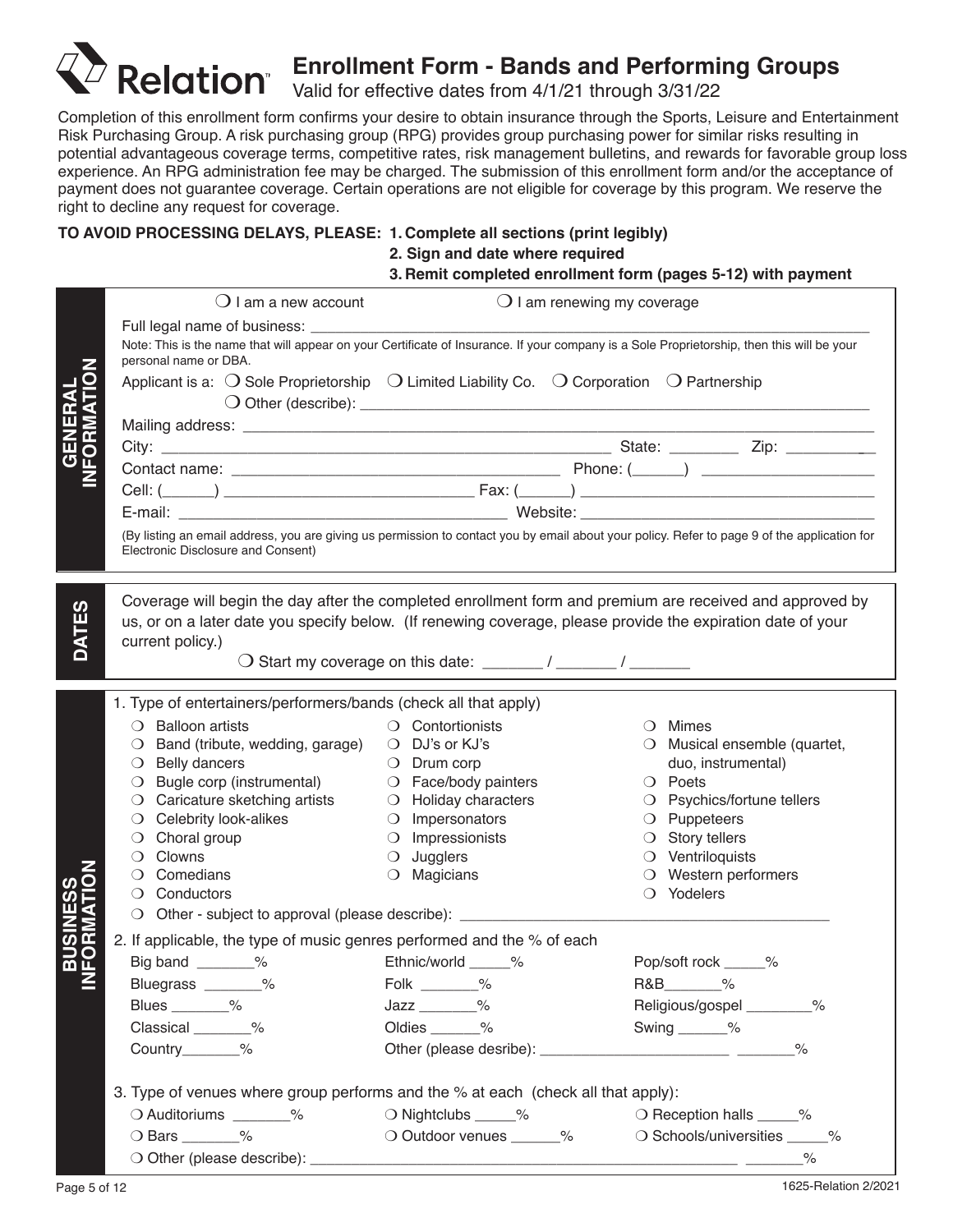|                 | 4. Do you own or operate your own facility?                                                                                                                                                                                                                                                                                         |                                  |                                                  |                                              | $\bigcirc$ Yes                                              | $\bigcirc$ No                                              |  |
|-----------------|-------------------------------------------------------------------------------------------------------------------------------------------------------------------------------------------------------------------------------------------------------------------------------------------------------------------------------------|----------------------------------|--------------------------------------------------|----------------------------------------------|-------------------------------------------------------------|------------------------------------------------------------|--|
|                 | (If yes, this program only provides coverage for your operations as a band or performing group.<br>It does not extend to the operation of the facility.)                                                                                                                                                                            |                                  |                                                  |                                              |                                                             |                                                            |  |
|                 | 5. Are any of the events where the group performs part of a promoted tour?                                                                                                                                                                                                                                                          |                                  |                                                  |                                              | $\bigcirc$ Yes                                              | $\bigcirc$ No                                              |  |
|                 | 6. Does your annual gross income exceed \$500,000?                                                                                                                                                                                                                                                                                  |                                  |                                                  |                                              |                                                             | $\bigcirc$ No                                              |  |
|                 | 7. Do you have more than 30 members in the performing group?                                                                                                                                                                                                                                                                        |                                  |                                                  |                                              |                                                             | $\bigcirc$ No                                              |  |
| <b>GNF</b>      | 8. Is at least one member or representative of the group 18 or older?                                                                                                                                                                                                                                                               |                                  |                                                  |                                              |                                                             | $\bigcirc$ No                                              |  |
|                 | 9. Do you conduct/perform operations outside the U.S.?                                                                                                                                                                                                                                                                              |                                  |                                                  |                                              |                                                             | $\bigcirc$ No                                              |  |
|                 | If yes,                                                                                                                                                                                                                                                                                                                             |                                  |                                                  |                                              |                                                             |                                                            |  |
|                 | . How many times per year do you perform outside of the U.S.?_                                                                                                                                                                                                                                                                      |                                  |                                                  |                                              |                                                             |                                                            |  |
| <b>BUSINESS</b> | . What is the maximum number of days you will spend outside the U.S. for performances?                                                                                                                                                                                                                                              |                                  |                                                  |                                              |                                                             |                                                            |  |
| NFORMATI        | Note: Coverage applies only if your responsibility to pay damages is determined in a suit brought in the U.S.                                                                                                                                                                                                                       |                                  |                                                  |                                              |                                                             |                                                            |  |
|                 | 10. Do your performances include any of the following:                                                                                                                                                                                                                                                                              |                                  |                                                  |                                              | $\bigcirc$ Yes                                              | $\bigcirc$ No                                              |  |
|                 | · Reenactment performances/ · Circus act<br>activities involving boats                                                                                                                                                                                                                                                              | • Fireworks/pyrotechnics         |                                                  | • Throwing of object(s)<br>into the audience |                                                             | • Use of any substance to<br>paint or apply on the face or |  |
|                 | and/or activities held on or                                                                                                                                                                                                                                                                                                        | • Full body art/painting         |                                                  | during a performance                         |                                                             | is not classified as non-toxic                             |  |
|                 | in water                                                                                                                                                                                                                                                                                                                            | • Hot wax impressions            |                                                  | • Weapons (live                              |                                                             | and/or manufactured using                                  |  |
|                 | • Animals* (see FAQ on pg 4)                                                                                                                                                                                                                                                                                                        | • Hypnotism                      |                                                  | ammunition/sharpened                         |                                                             | only FDA compliant ingredients                             |  |
|                 | • Athletic activity<br>• Body surfing/mosh pits                                                                                                                                                                                                                                                                                     | · Stunts and/or<br>strength acts |                                                  | blades)                                      |                                                             | • Permanent tattoos or body piercing                       |  |
|                 | Note: The exposures/activities listed above are not covered by this program and any resulting claims will be denied.                                                                                                                                                                                                                |                                  |                                                  |                                              |                                                             |                                                            |  |
|                 |                                                                                                                                                                                                                                                                                                                                     |                                  |                                                  |                                              |                                                             |                                                            |  |
|                 | Please check the option you are seeking                                                                                                                                                                                                                                                                                             |                                  |                                                  |                                              |                                                             |                                                            |  |
|                 | $\bigcirc$ Annual Coverage                                                                                                                                                                                                                                                                                                          |                                  |                                                  |                                              |                                                             |                                                            |  |
|                 |                                                                                                                                                                                                                                                                                                                                     | <b>Option 1</b>                  | <b>Option 2</b>                                  | <b>Option 3</b>                              | <b>Option 4</b>                                             | <b>Option 5</b>                                            |  |
|                 | <b>Annual Gross Income</b>                                                                                                                                                                                                                                                                                                          | \$1,000,000<br><b>CGL Limit</b>  | \$2,000,000<br><b>CGL Limit</b>                  | \$3,000,000<br><b>CGL Limit</b>              | \$4,000,000<br><b>CGL Limit</b>                             | \$5,000,000<br><b>CGL Limit</b>                            |  |
|                 | \$ 30,000 or less                                                                                                                                                                                                                                                                                                                   | $\bigcirc$ \$ 555.00             | $\bigcirc$ \$ 825.00                             | $\bigcirc$ \$ 1,075.00                       | $\bigcirc$ \$1,325.00                                       | $\bigcirc$ \$1,575.00                                      |  |
| LATION          | $$30,001 - $100,000$                                                                                                                                                                                                                                                                                                                | $\bigcirc$ \$1,097.00            | $\bigcirc$ \$1,638.00                            | $\bigcirc$ \$1,909.00                        | $\bigcirc$ \$2,159.00                                       | $\bigcirc$ \$2,409.00                                      |  |
|                 | \$100,001 - \$200,000                                                                                                                                                                                                                                                                                                               | $\bigcirc$ \$1,637.00            | $\bigcirc$ \$2,448.00                            | $\bigcirc$ \$2,854.00                        | $\bigcirc$ \$3,104.00                                       | $\bigcirc$ \$3,354.00                                      |  |
|                 | \$200,001 - \$300,000                                                                                                                                                                                                                                                                                                               | $\bigcirc$ \$2,178.00            | $\bigcirc$ \$3,260.00                            | $\bigcirc$ \$3,800.00                        | $\bigcirc$ \$4,125.00                                       | $\bigcirc$ \$4,375.00                                      |  |
|                 | \$300,001 - \$400,000                                                                                                                                                                                                                                                                                                               | $\bigcirc$ \$2,719.00            | $\bigcirc$ \$4,071.00                            | $\bigcirc$ \$4,747.00                        | $\bigcirc$ \$5,153.00                                       | $\bigcirc$ \$5,450.00                                      |  |
|                 | \$400,001 - \$500,000                                                                                                                                                                                                                                                                                                               | $\bigcirc$ \$3,260.00            | $\bigcirc$ \$4,883.00                            | $\bigcirc$ \$5,694.00                        | $\bigcirc$ \$6,181.00                                       | $\bigcirc$ \$6,537.00                                      |  |
| PREMIUM CALCU   | $\bigcirc$ Single Event Coverage (10 days or less)                                                                                                                                                                                                                                                                                  |                                  |                                                  |                                              |                                                             |                                                            |  |
|                 |                                                                                                                                                                                                                                                                                                                                     | <b>Option 1</b>                  | <b>Option 2</b>                                  | <b>Option 3</b>                              | <b>Option 4</b>                                             | <b>Option 5</b>                                            |  |
|                 | <b>Single Event/Show</b>                                                                                                                                                                                                                                                                                                            | \$1,000,000                      | \$2,000,000                                      | \$3,000,000                                  | \$4,000,000                                                 | \$5,000,000                                                |  |
|                 |                                                                                                                                                                                                                                                                                                                                     | <b>CGL Limit</b>                 | <b>CGL Limit</b><br>$\bigcirc$ \$ 264.00         | <b>CGL Limit</b>                             | <b>CGL Limit</b><br>$O$ \$ 764.00                           | <b>CGL Limit</b>                                           |  |
|                 |                                                                                                                                                                                                                                                                                                                                     | $O$ \$ 181.00                    |                                                  | $\bigcirc$ \$ 514.00                         |                                                             | $\bigcirc$ \$ 1,014.00                                     |  |
|                 |                                                                                                                                                                                                                                                                                                                                     |                                  |                                                  |                                              | Event date(s): $\frac{1}{\sqrt{2}}$ to $\frac{1}{\sqrt{2}}$ |                                                            |  |
|                 | Event location: Event with the state of the state of the state of the state of the state of the state of the state of the state of the state of the state of the state of the state of the state of the state of the state of                                                                                                       |                                  |                                                  |                                              |                                                             |                                                            |  |
|                 | <b>COSTS ARE 100% FULLY EARNED AND NON-REFUNDABLE/NON-TRANSFERRABLE ONCE COVERAGE</b><br>BEGINS. COVERAGE IS CONTINGENT UPON RECEIPT OF PAYMENT AND A FULLY COMPLETED<br>ENROLLMENT FORM. NO COVERAGE WILL BE DEEMED IN EFFECT UNTIL THE ACCURATE PAYMENT IS<br><b>CANCELLATIONS/CHANGED CAN ONLY BE MADE BY THE NAMED INSURED.</b> |                                  | RECEIVED BY THE COMPANY OR THEIR REPRESENTATIVE. |                                              |                                                             |                                                            |  |
| Page 6 of 12    |                                                                                                                                                                                                                                                                                                                                     |                                  |                                                  |                                              |                                                             | 1625-Relation 2/2021                                       |  |

### **Please check the option you are seeking**

#### $\bigcirc$  Annual Coverage

| <b>Annual Gross Income</b> | <b>Option 1</b><br>\$1,000,000<br><b>CGL Limit</b> | <b>Option 2</b><br>\$2,000,000<br><b>CGL Limit</b> | <b>Option 3</b><br>\$3,000,000<br><b>CGL Limit</b> | <b>Option 4</b><br>\$4,000,000<br><b>CGL Limit</b> | <b>Option 5</b><br>\$5,000,000<br><b>CGL Limit</b> |
|----------------------------|----------------------------------------------------|----------------------------------------------------|----------------------------------------------------|----------------------------------------------------|----------------------------------------------------|
| \$ 30,000 or less          | 555.00<br>\$                                       | 825.00<br>\$                                       | $O$ \$ 1,075.00                                    | $\bigcirc$ \$1,325.00                              | $\bigcirc$ \$1,575.00                              |
| $$30,001 - $100,000$       | \$1,097.00                                         | $\bigcirc$ \$1,638.00                              | $\bigcirc$ \$1,909.00                              | \$2,159.00<br>$\cup$                               | $\bigcirc$ \$2,409.00                              |
| $$100,001 - $200,000$      | \$1,637.00<br>$\mathbf{\Omega}$                    | $\bigcirc$ \$2,448.00                              | $\bigcirc$ \$2,854.00                              | $\bigcirc$ \$3,104.00                              | $\bigcirc$ \$3,354.00                              |
| \$200,001 - \$300,000      | \$2,178.00                                         | $\bigcirc$ \$3,260.00                              | \$3,800.00<br>$\cup$                               | \$4,125.00<br>$\mathbf{\Omega}$                    | $\bigcirc$ \$4,375.00                              |
| \$300,001 - \$400,000      | \$2,719.00                                         | $\bigcirc$ \$4,071.00                              | $\bigcirc$ \$4,747.00                              | $\bigcirc$ \$5,153.00                              | $\bigcirc$ \$5,450.00                              |
| \$400,001 - \$500,000      | \$3,260.00                                         | \$4,883.00                                         | \$5,694.00<br>$\left( \quad \right)$               | \$6,181.00<br>$\bigcirc$                           | $\bigcirc$ \$6,537.00                              |

#### m **Single Event Coverage** (10 days or less)

| <b>Single Event/Show</b> | <b>Option 1</b><br>\$1,000,000<br><b>CGL Limit</b> | <b>Option 2</b><br>\$2,000,000<br><b>CGL Limit</b> | <b>Option 3</b><br>\$3,000,000<br><b>CGL Limit</b> | <b>Option 4</b><br>\$4,000,000<br><b>CGL Limit</b> | <b>Option 5</b><br>\$5,000,000<br><b>CGL Limit</b> |
|--------------------------|----------------------------------------------------|----------------------------------------------------|----------------------------------------------------|----------------------------------------------------|----------------------------------------------------|
|                          | $O$ \$ 181.00                                      | $\bigcirc$ \$ 264.00                               | $\bigcirc$ \$ 514.00                               | $O$ \$ 764.00                                      | $\bigcirc$ \$ 1,014.00                             |
| Event name:              |                                                    | Event date(s): $\frac{1}{2}$                       |                                                    | to /                                               |                                                    |
| Event location:          |                                                    |                                                    |                                                    |                                                    |                                                    |
|                          |                                                    |                                                    |                                                    |                                                    |                                                    |

# **COSTS ARE 100% FULLY EARNED AND NON-REFUNDABLE/NON-TRANSFERRABLE ONCE COVERAGE BEGINS. COVERAGE IS CONTINGENT UPON RECEIPT OF PAYMENT AND A FULLY COMPLETED ENROLLMENT FORM. NO COVERAGE WILL BE DEEMED IN EFFECT UNTIL THE ACCURATE PAYMENT IS RECEIVED BY THE COMPANY OR THEIR REPRESENTATIVE. CANCELLATIONS/CHANGED CAN ONLY BE MADE BY THE NAMED INSURED.**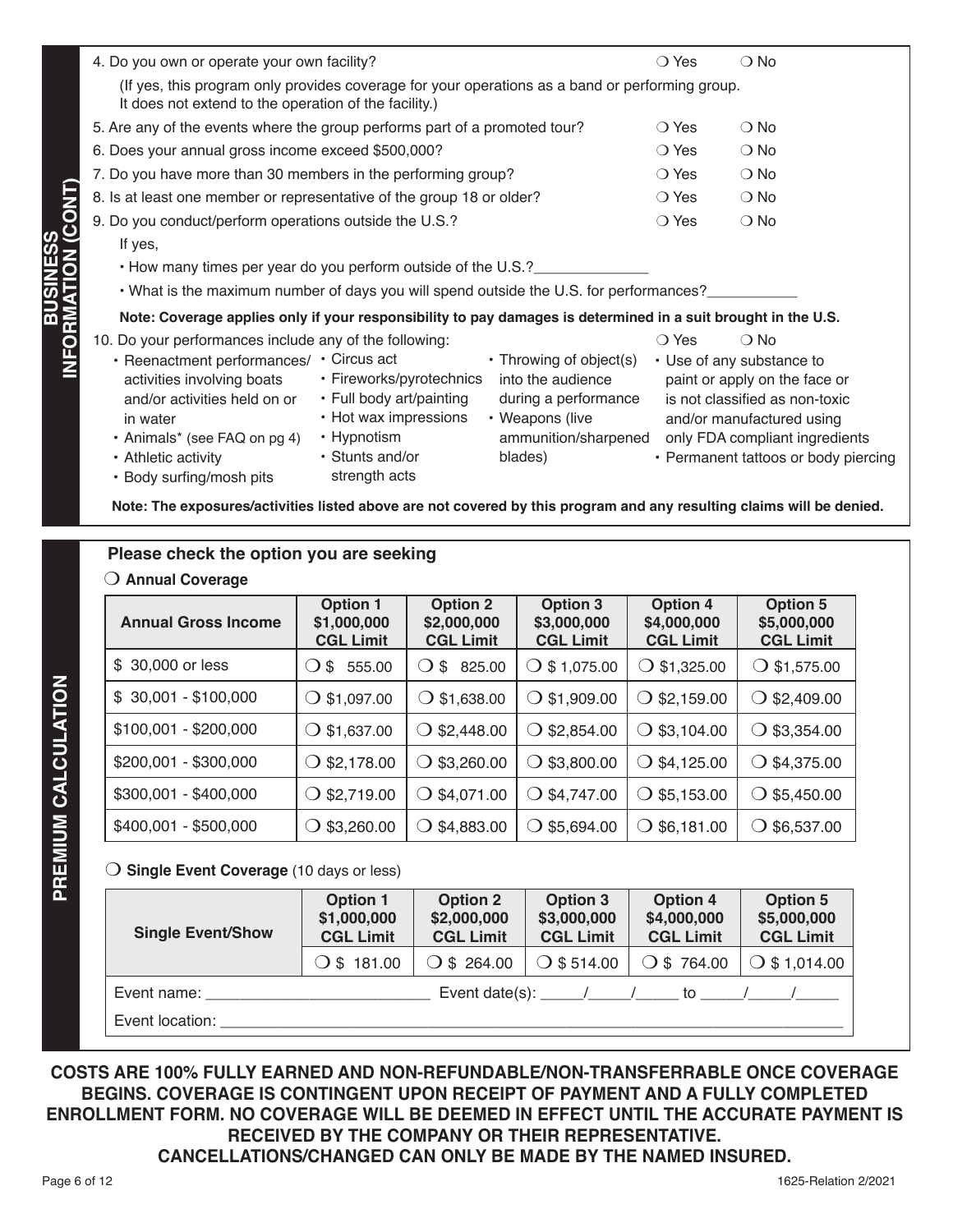| Sexual Abuse or Sexual Molestation Liability Coverage OR |
|----------------------------------------------------------|
|                                                          |

**Abuse, Molestation or Harassment or Sexual Conduct Defense Cost Reimbursement** Coverage is contingent upon underwriting review and approval of the following questionnaire.

### m **Check here and skip this section if you do not want this coverage option**

- 1. Does your organization currently have employees, volunteers or independent contractors?  $\Box$  Yes  $\Box$  No The term "Volunteers" means someone, including parent volunteers, who exerts control over or supervises participants.
- 2. Have any claims, allegations or charges of abuse, molestation or sexual misconduct  $\bigcirc$  Yes  $\bigcirc$  No been made against you or your organization or anyone working on behalf of your organization? If yes, please explain:
- 3. Are you aware of any occurrences that could lead to a claim?  $O$  Yes  $O$  No If yes please explain: 4. Do you, your organization or sanctioning/governing body have written procedures in  $O$  Yes  $O$  No place regarding the prevention and mitigation of abuse, molestation or sexual misconduct? If yes: a. Do the procedures require that known or suspected abuse incidents must be  $\Box$  Yes  $\Box$  No be reported to law enforcement? b. Are written procedures provided or available to each employee, volunteer,  $\bigcirc$  Yes  $\bigcirc$  No independent contractor or sanctioning/governing body member?
	- c. Does your written plan include reasonable procedures to limit one-on-one interactions  $\bigcirc$  Yes  $\bigcirc$  No between a minor and an adult (who is not the minor's legal guardian) to those that are observable by another adult and within an interruptible distance, except under emergency circumstances?
- 5. Please complete the following questions regarding employee, volunteer, or independent contractor screening controls used by your organization.
	- $\bigcirc$  Check here and skip the chart below if you have no employees, volunteers, or independent contractors

| <b>Please Complete All Questions</b><br>The term "Volunteers/Independent contractors" in the following questions<br>means someone who exerts control over or supervises participants. | <b>Employees</b><br>(Check Here if No<br>Employees $\bigcirc$ ) | <b>Volunteers/Independent</b><br>contractors<br>(Check Here if No Volunteers/<br>Independent contractors $\bigcirc$ ) |  |
|---------------------------------------------------------------------------------------------------------------------------------------------------------------------------------------|-----------------------------------------------------------------|-----------------------------------------------------------------------------------------------------------------------|--|
| Are employee/volunteer applications required?                                                                                                                                         | () Yes () No                                                    | () Yes () No                                                                                                          |  |
| If yes, does the application include questions about whether<br>the individual has ever been convicted for any crime involving<br>physical violence or sex related offenses?          | $() Yes$ $() No$                                                |                                                                                                                       |  |
| If yes and applicant checks yes, do you reject the applicant?                                                                                                                         | $()$ Yes $()$ No                                                | $O Yes$ $O No$                                                                                                        |  |
| Are background checks provided by a third party vendor/service?                                                                                                                       | $OYes$ $ONO$                                                    | ◯ Yes<br>( ) No                                                                                                       |  |
| If yes, do you reject an applicant with any history of physical<br>violence or sex related offenses?                                                                                  | $\bigcirc$ Yes<br>( ) N∩                                        | y Yes<br>ີ ) N∩                                                                                                       |  |

Please explain any "No" responses to questions asked in #5:

#### 6. Please select Option 1 or 2 below and complete

| Rates (based on annual gross income/single event) - Choose one option                   |                       |                                |  |  |
|-----------------------------------------------------------------------------------------|-----------------------|--------------------------------|--|--|
| <b>Annual Gross Income</b><br><b>Options</b><br>Rate                                    |                       |                                |  |  |
| <b>Option 1 - \$1,000,000</b><br>Sexual Abuse or Sexual<br><b>Molestation Liability</b> | \$30,000 or less      | \$150.00<br>$\left( \ \right)$ |  |  |
|                                                                                         | \$30,001 - \$100,000  | $\bigcirc$ \$ 216.00           |  |  |
|                                                                                         | \$100,001 - \$200,000 | $\bigcirc$ \$ 324.00           |  |  |
|                                                                                         | \$200,001 - \$300,000 | $\bigcirc$ \$ 433.00           |  |  |
|                                                                                         | \$300,001 - \$400,000 | $\bigcirc$ \$ 541.00           |  |  |
|                                                                                         | \$400,001 - \$500,000 | \$649.00<br>$\Box$             |  |  |
|                                                                                         | Single Event          | $\bigcirc$ \$ 150.00           |  |  |
| $\bigcirc$ Option 2 - \$100,000<br>Abuse, Molestation, Harassment or Sexual             | $$1.00 - $500,000$    | $\bigcirc$ \$ 100.00           |  |  |
| Conduct Defense Cost Reimbursement                                                      | Single Event          | \$100.00                       |  |  |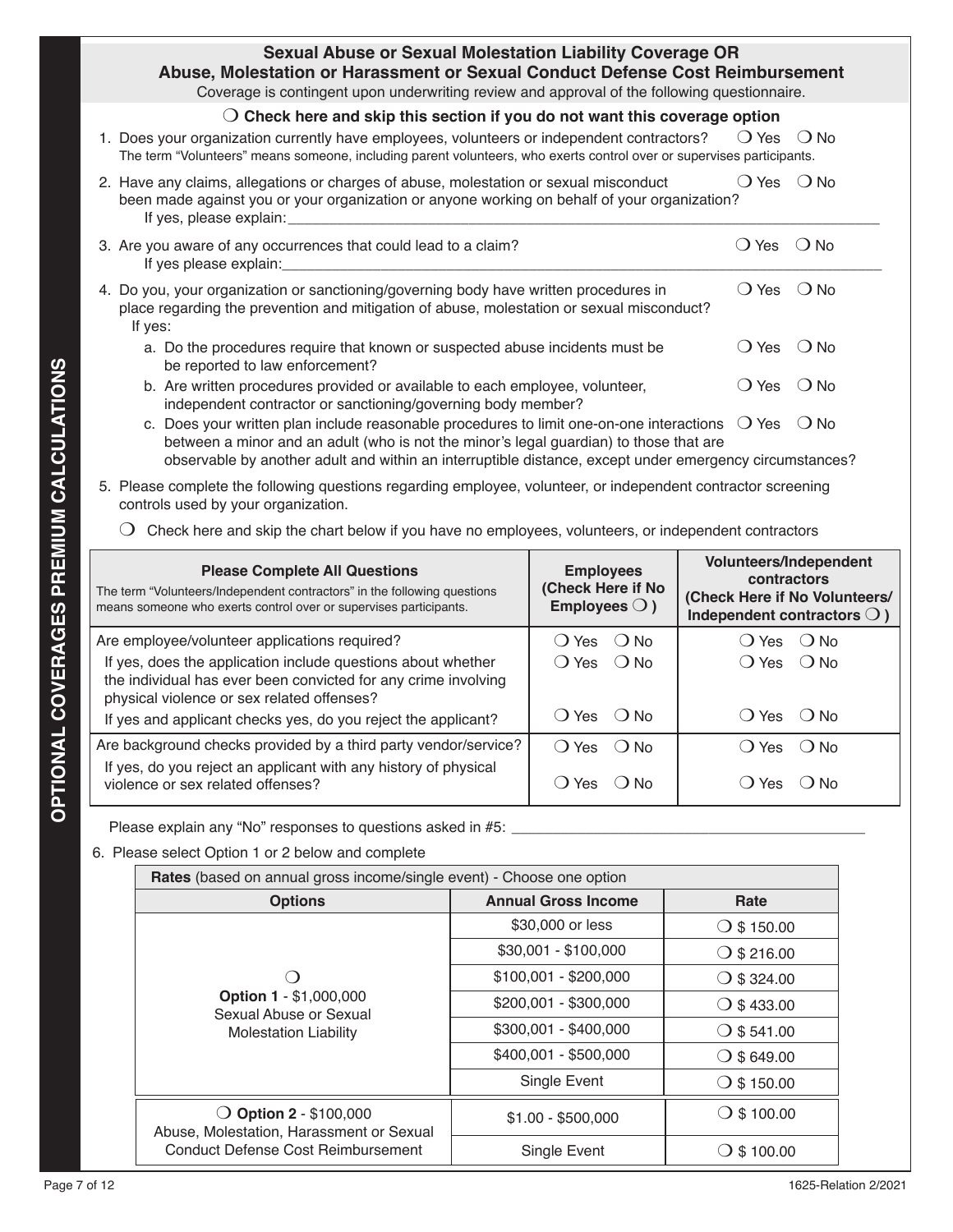| Once your enrollment form is approved, you will receive a Certificate of Insurance as evidence that coverage is bound.<br>Complete this section if you require additional certificates listing a facility, property owner or similar third-party<br>as an additional insured on your policy. Provide a separate request for each additional certificate needed.                                                   |
|-------------------------------------------------------------------------------------------------------------------------------------------------------------------------------------------------------------------------------------------------------------------------------------------------------------------------------------------------------------------------------------------------------------------|
| Note: Please request all additional insureds needed for this policy term. Additional insureds from the expiring policy term will<br>not be automatically renewed.                                                                                                                                                                                                                                                 |
| 1. When is this certificate needed? : $\frac{1}{\frac{1}{2} \cdot \frac{1}{2} \cdot \frac{1}{2} \cdot \frac{1}{2} \cdot \frac{1}{2} \cdot \frac{1}{2} \cdot \frac{1}{2} \cdot \frac{1}{2} \cdot \frac{1}{2} \cdot \frac{1}{2} \cdot \frac{1}{2} \cdot \frac{1}{2} \cdot \frac{1}{2} \cdot \frac{1}{2} \cdot \frac{1}{2} \cdot \frac{1}{2} \cdot \frac{1}{2} \cdot \frac{1}{2} \cdot \frac{1}{2} \cdot \frac{1}{2$ |
| 2. What is the additional insured's relationship to you?                                                                                                                                                                                                                                                                                                                                                          |
| $\bigcirc$ Owner/manager/lessor of premises (facility or venue)<br>$\bigcirc$ Sponsor $\bigcirc$ Co-promoter<br>$\bigcirc$ Other (please identify/explain):                                                                                                                                                                                                                                                       |
| NOTE: The certificate holder will automatically be an Additional Insured for an Owner/manager/lessor, Sponsor or Co-Promoter relationship                                                                                                                                                                                                                                                                         |
| 3. Certificate holder/additional insured name: example and all the state of the state of the state of the state of the state of the state of the state of the state of the state of the state of the state of the state of the                                                                                                                                                                                    |
|                                                                                                                                                                                                                                                                                                                                                                                                                   |
|                                                                                                                                                                                                                                                                                                                                                                                                                   |
| 4. Does the certificate holder/additional insured require any special wording or endorsements? O Yes O No                                                                                                                                                                                                                                                                                                         |
| If yes, check all that apply: $\bigcirc$ CG2026 $\bigcirc$ Primary $\bigcirc$ Waiver of subrogation                                                                                                                                                                                                                                                                                                               |
|                                                                                                                                                                                                                                                                                                                                                                                                                   |
| NOTE: If you are not sure, please attach a copy of the insurance requirements/instructions you've received.                                                                                                                                                                                                                                                                                                       |
|                                                                                                                                                                                                                                                                                                                                                                                                                   |
|                                                                                                                                                                                                                                                                                                                                                                                                                   |
|                                                                                                                                                                                                                                                                                                                                                                                                                   |
|                                                                                                                                                                                                                                                                                                                                                                                                                   |
| The most common delay in certificate processing is caused by providing partial or incorrect name and/or<br>instructions. Please check your request carefully before submitting.                                                                                                                                                                                                                                   |
| The following exclusions are contained in the commercial general liability coverage provided by this program.<br>Reenactment performances/activities involving boats and/or activities held on or in water, Abuse, molestation,<br>harassment or sexual conduct; Aircraft/hot air balloon; Airport; Amusement devices (The ownership, operation,                                                                  |

**CERTIFICATE REQUESTS**

**CERTIFICATE REQUESTS** 

Pay softworce, theoreto, the control in the mate of the insural solenations and comparison in the use of these and the set of the set of the set of the liability anising out of the insured soperations that include the use harassment or sexual conduct; Aircraft/hot air balloon; Airport; Amusement devices (The ownership, operation, maintenance or use of: any mechanical or non-mechanical ride, slide, or water slide, any inflatable recreational device, any bungee operation or equipment, any vertical device or equipment used for climbing-either permanently affixed or temporarily erected, or dunk tank. Amusement devices do not include any video or computer games); Animals (injury or death to, or injury, death or property damage caused by any animal owned, rented or hired by you. However, rabbits, doves, mice, hamsters, non-venomous/non-constricting snakes and dogs weighing less than 15 lbs. are covered for the liability arising out of the insured's operations that include the use of these animals); Asbestos; Body surfing and/or mosh pits; Commercial general liability standard exclusions (CG0001 04/13 edition); Communicable disease; Employment-related practices; Events hosted/organized by the performing group; Fireworks (However, this exclusion does not apply to flashboxes. As used in this environment, flashboxes means a device used to create a visual effect along with an explosive noise and is induced electronically in a cylinder with no projectile, wadding or wrapping); Full body art/painting; Fungi or bacteria; Groups with more than 30 members; Groups without one member who is at least 18 years old; Haunted attractions; Hot wax impressions; Lead; Nuclear energy liability; Ownership of an owned facility for performances; Personal and advertising injury; Performer (Injury or death to any performer or entertainer during any activity, event or exhibition including but not limited to any stunt, concert, show or theatrical event.); Rodeos; Saddle animals; Snowmobile; Throwing of object(s) into the audience during a performance; Use of any substance to paint or apply on the face or body that is not classified as non-toxic and/or manufactured using only FDA compliant ingredients; Violation of statutes that govern e-mails, faxes, phone calls or other methods of sending materials or information; Those operations listed as ineligible: Acrobatic/aerialist performers; Actors or actresses; Bands and groups with music genres of electronic/techno, hip hop, heavy metal/ screamo and rap; Circus performers; Cosmetologists/beauticians; Escape artists; Exotic dancers/strippers; Henna/ Mehndi artists; Historical battle re-enactment groups and/or events; Hypnotists; Instruction of other individuals for a fee; Jousters; Mascots (college, high school, professional); Models; Performers putting on an athletic exhibition; Performers using weapons (live ammunition or sharpened blades); Permanent tattoo and/or body piercing artists; Production/entertainment companies; Public speakers; Pyrotechnicians; School accredited/sponsored programs; bands and/or performing groups; Strength performers; Stunt performers; Touring bands and/or groups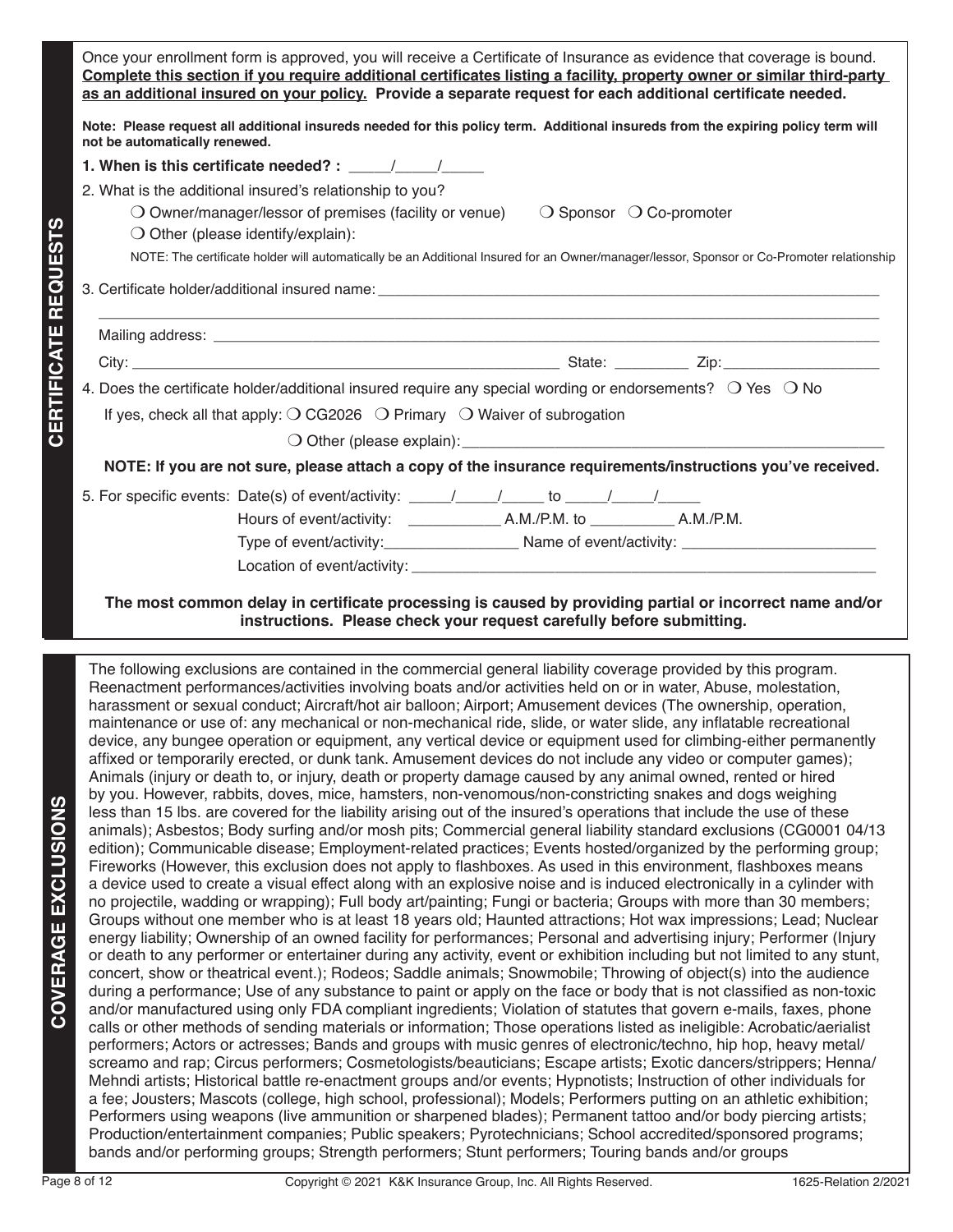|     | <b>Total Cost Due</b> (add lines $A + B$ )                                                                                        | \$        |
|-----|-----------------------------------------------------------------------------------------------------------------------------------|-----------|
| ) ທ | Sexual Abuse/Sexual Molestation Premium: (from page 7)<br>○ \$100,000 Defense Reimbursement Only OR ○ \$1,000,000 Liability Limit | \$<br>(B) |
|     | <b>Optional Coverage</b>                                                                                                          |           |
|     | Total Liability Premium (from page 6)                                                                                             | \$<br>(A) |

# **Electronic Disclosure and Consent and Warranty PLEASE READ, COMPLETE #9 BELOW, AND SIGN ON PAGE 10**

### **Electronic Signature Disclosure and Consent**

The Electronic Signatures in Global and National Commerce Act (15 U.S.C. § 7001, et seq.) provides that a signature, contract or other record may not be denied legal effect, validity or enforceability solely because it is in electronic form or because an electronic signature was used in a transaction.

Relation Insurance Services (Relation), whether on its own behalf, and/or on behalf of an insurer and/or third parties, may utilize the internet, email, cloud services, digital storage, digital media or similar electronic means to transmit Policy Documents to its clients. This Agreement informs you of your rights when we are delivering and you are receiving such documents from us electronically.

- By agreeing to proceed with this transaction, you acknowledge and consent to the following:
- 1. I hereby voluntarily consent to proceeding with this transaction, and all subsequent actions related to this transaction, electronically.
- 2. I understand that further documents relating to this insurance purchased through Relation, including but not limited to correspondence, communications, confirmations, requests for premium payments and policy documents, may, to the extent permitted by law, be transmitted by electronic means to me, including by e-mail sent to the e-mail address I have provided as part of this transaction and/or my on-line registration. I consent to such documents being provided to me electronically.
- 3. Notwithstanding paragraph 2, any notice of cancellation shall be sent to me by mailing to the address I have provided as part of my registration and/or application for insurance, or to such other address for which I have provided notice pursuant to the terms of the policy.
- 4. Any change or revision to the e-mail address or other electronic contact information which I have provided as part of this transaction and/or my on-line registration process shall be requested by me by faxing, emailing or by mailing a written notice to: Relation Insurance Services - Specialty Risk, Inc., P.O. Box 25936, Overland Park, KS 66225.
- 5. I understand that I have the right to obtain a paper copy of any electronic record provided to me pursuant to this transaction or any subsequent transaction involving my coverage by mailing a written request to the address provided in paragraph 4.
- 6. In order to access the electronic records provided, the following hardware and software are required: (a) a personal computer or other device through which Internet access is available, (b) an Internet connection, (c) an e-mail account with an Internet service provider, and (d) Adobe Acrobat Reader.
- 7. I understand that I have the right and option to withdraw my consent to the receipt of further electronic documents at any time by faxing, emailing or mailing a written request to the address provided in paragraph 4. By withdrawing my consent to electronic delivery of documents I understand that I will receive a paper copy of future policy documentation.
- 8. Information relating to this transaction is subject to the terms of our privacy statement, a copy of which is provided at www.4RecSportsAndMore.com.
- 9. DOCUMENT DELIVERY. After this enrollment form is approved, you will receive a certificate of insurance showing evidence that coverage has been bound. When submitted through an insurance agent or broker, this coverage document will only be delivered to them. Additional certificate requests will be issued to the same person. Providing an email address in this application will be deemed consent to us to deliver documents and communication to you electronically.

If you **DO NOT** want to be emailed please check here and select your preferred method of document delivery.  $\bigcirc$ 

| $L \cap V$ to:<br>⊤αχ ιυ.<br>$\overline{\phantom{0}}$ | attn: |  |
|-------------------------------------------------------|-------|--|
| <b>B</b> <i>B</i><br>Mail to                          | attn  |  |
|                                                       |       |  |

**Relation Insurance Services - Specialty Risk, Inc. • P.O. Box 25936 • Overland Park, KS 66225 • 1-800-955-1991 E-mail = programs@relationinsurance.com • Fax 1-913-327-0201 • www.4RecSportsAndMore.com** CA #0H18178, TX #1657333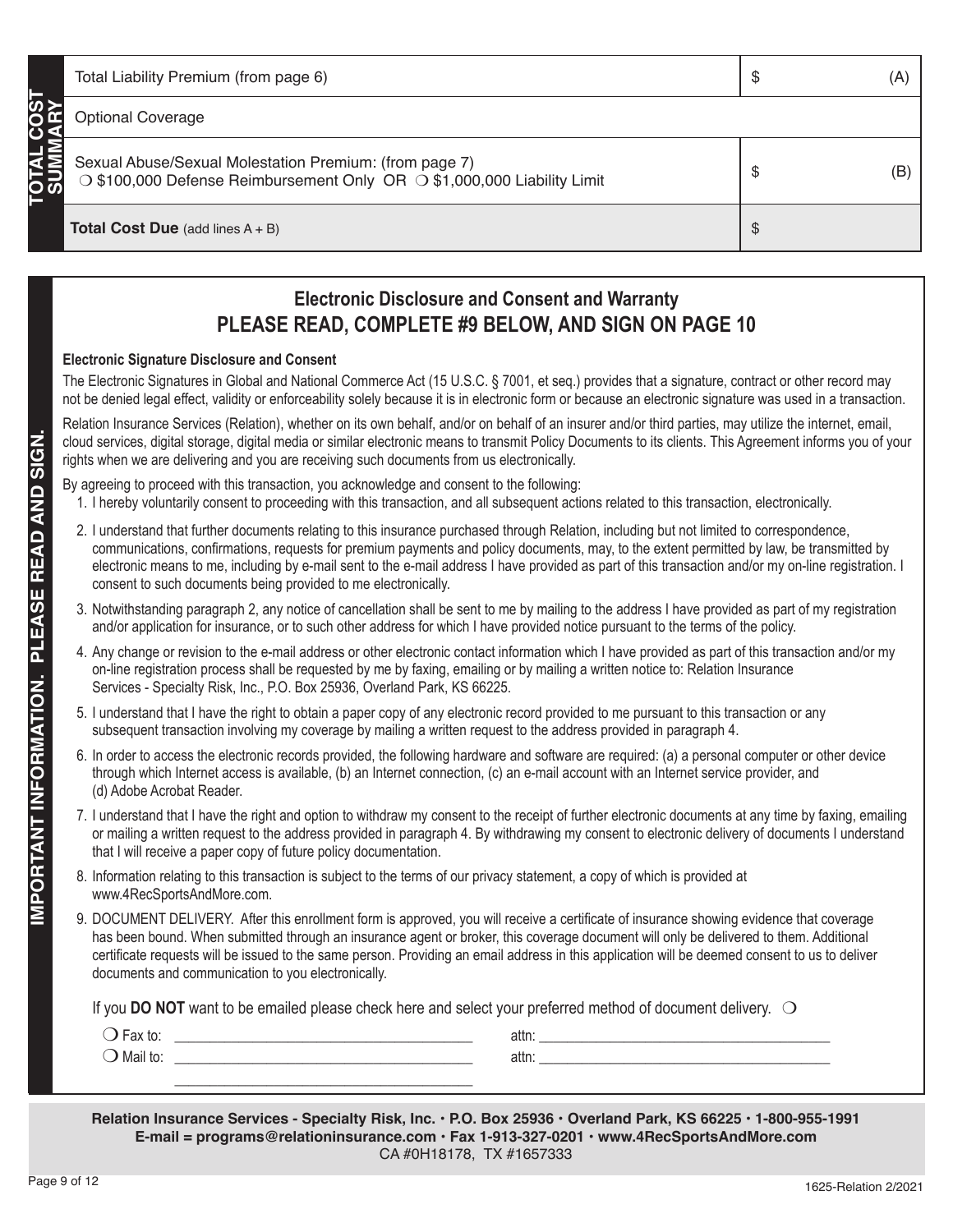# **READ AND SIGN.**

**Warranty Statement:** I understand that the insurance company, in determining whether to provide insurance coverage, will rely on the information contained in this form and all other information being submitted. I hereby warrant, represent and confirm that, to the best of my knowledge, all information provided is complete, true and correct.

| Applicant name (from page 5) |      |
|------------------------------|------|
| repplicant or agence         | Date |

#### **AGENTS: YOU MUST CONTINUE TO NEXT SECTION AND COMPLETE AGENT WARRANTY SECTION Enrollments cannot be accepted unless this section is completed**

### **AGENTS:**

| <b>IMPORTANT INFORMATION.</b> | contained in this form and all other information being submitted. I hereby warrant, represent and confirm that, to the best of my knowledge, all information<br>provided is complete, true and correct.<br>I am aware that the insurance company expects accurate reporting for my premium calculation. I understand that my book and records may be examined<br>or audited by the insurance company at any time during the coverage period and up to three years thereafter. Intentional misrepresentation or misreporting<br>may jeopardize coverage. We reserve the right to decline/void any ineligible coverage. |         |                                                                                                                                                  |       |                      |  |
|-------------------------------|-----------------------------------------------------------------------------------------------------------------------------------------------------------------------------------------------------------------------------------------------------------------------------------------------------------------------------------------------------------------------------------------------------------------------------------------------------------------------------------------------------------------------------------------------------------------------------------------------------------------------|---------|--------------------------------------------------------------------------------------------------------------------------------------------------|-------|----------------------|--|
|                               | I further acknowledge that, I have reviewed all information provided with this enrollment form and understand the exclusions which apply, as well as the<br>activities and operations for which coverage is not provided.                                                                                                                                                                                                                                                                                                                                                                                             |         |                                                                                                                                                  |       |                      |  |
|                               |                                                                                                                                                                                                                                                                                                                                                                                                                                                                                                                                                                                                                       |         |                                                                                                                                                  |       |                      |  |
|                               | Applicant or agent signature. And the contract of the contract of the contract of the contract or agent signature.                                                                                                                                                                                                                                                                                                                                                                                                                                                                                                    |         |                                                                                                                                                  |       |                      |  |
|                               |                                                                                                                                                                                                                                                                                                                                                                                                                                                                                                                                                                                                                       |         |                                                                                                                                                  |       |                      |  |
|                               | If an agent: Check here to acknowledge you are signing on behalf of the named insured $\bigcirc$                                                                                                                                                                                                                                                                                                                                                                                                                                                                                                                      |         |                                                                                                                                                  |       |                      |  |
|                               |                                                                                                                                                                                                                                                                                                                                                                                                                                                                                                                                                                                                                       |         | AGENTS: YOU MUST CONTINUE TO NEXT SECTION AND COMPLETE AGENT WARRANTY SECTION<br>Enrollments cannot be accepted unless this section is completed |       |                      |  |
|                               | <b>AGENTS:</b><br>Please complete the information below.                                                                                                                                                                                                                                                                                                                                                                                                                                                                                                                                                              |         |                                                                                                                                                  |       |                      |  |
|                               |                                                                                                                                                                                                                                                                                                                                                                                                                                                                                                                                                                                                                       |         |                                                                                                                                                  |       |                      |  |
|                               |                                                                                                                                                                                                                                                                                                                                                                                                                                                                                                                                                                                                                       | Address | City                                                                                                                                             | State | Zip                  |  |
|                               |                                                                                                                                                                                                                                                                                                                                                                                                                                                                                                                                                                                                                       |         |                                                                                                                                                  |       |                      |  |
|                               |                                                                                                                                                                                                                                                                                                                                                                                                                                                                                                                                                                                                                       |         |                                                                                                                                                  |       |                      |  |
| <b>AGENT INFORMATION</b>      | I represent and warrant as an insurance producer that I currently maintain, and will maintain, all individual, corporate or agency licenses or permits to<br>conduct insurance business in the state coverage for this insured is being written. I further represent and warrant that I currently maintain errors and<br>omissions insurance with a minimum limit of \$1,000,000 for myself, my officers, and employees. If requested by the company, I will provide them with<br>reasonably satisfactory evidence of all of the above mentioned items.                                                               |         |                                                                                                                                                  |       |                      |  |
|                               | I understand that agents do not have authority to issue binders or a certificate of insurance on behalf of this program.                                                                                                                                                                                                                                                                                                                                                                                                                                                                                              |         |                                                                                                                                                  |       |                      |  |
|                               | Agent signature:                                                                                                                                                                                                                                                                                                                                                                                                                                                                                                                                                                                                      |         | Date: Date: 2004. [2015] Date:                                                                                                                   |       |                      |  |
|                               |                                                                                                                                                                                                                                                                                                                                                                                                                                                                                                                                                                                                                       |         |                                                                                                                                                  |       |                      |  |
|                               | Page 10 of 12                                                                                                                                                                                                                                                                                                                                                                                                                                                                                                                                                                                                         |         |                                                                                                                                                  |       | 1625-Relation 2/2021 |  |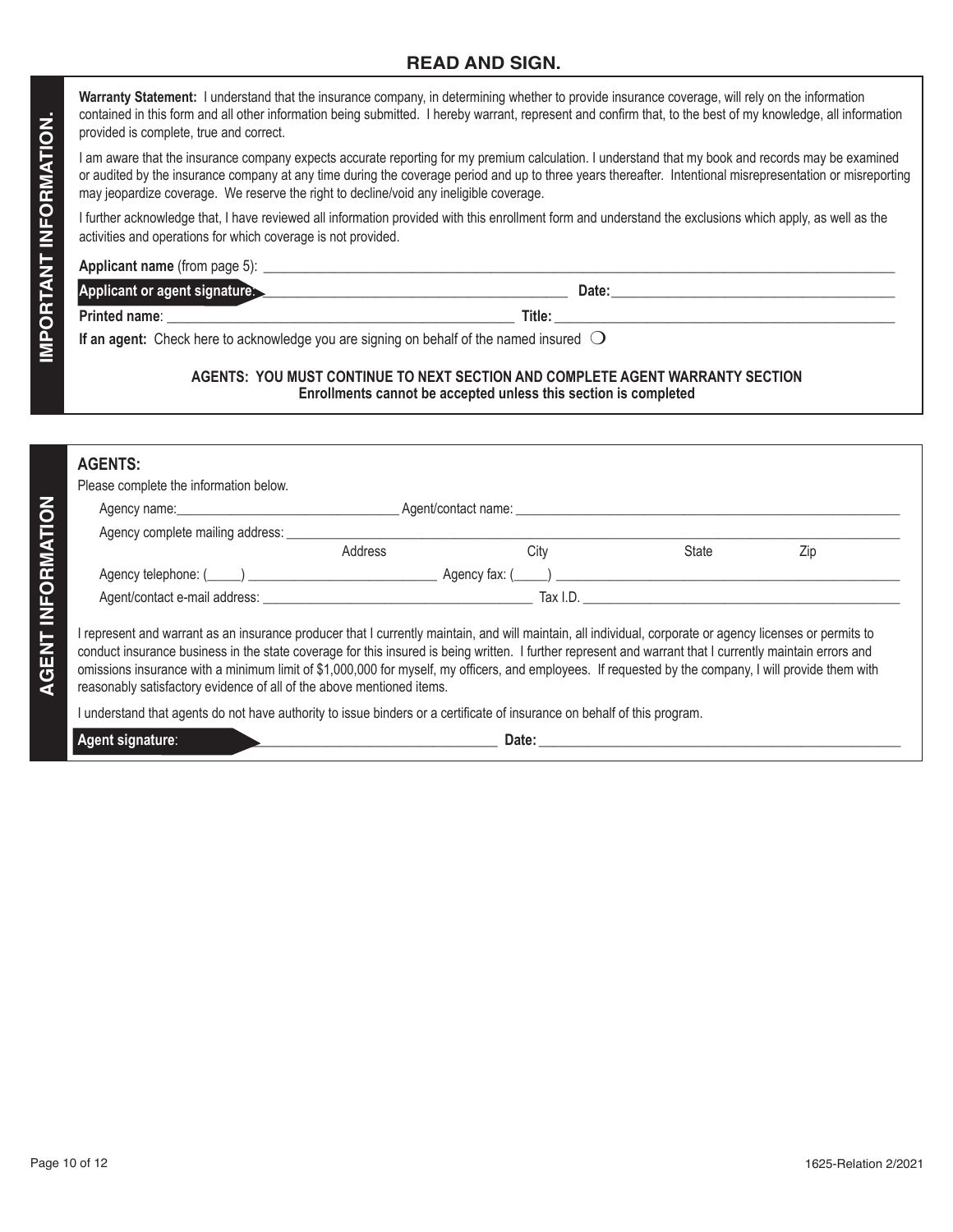#### **Applicable in AL**

Any person who knowingly presents a false or fraudulent claim for payment of a loss or benefit or who knowingly presents false information in an application for insurance is guilty of a crime and may be subject to restitution fines or confinement in prison, or any combination thereof.

#### **Applicable in AR, LA, MD, RI and WV**

Any person who knowingly (or willfully)\* presents a false or fraudulent claim for payment of a loss or benefit or knowingly (or willfully)\* presents false information in an application for insurance is guilty of a crime and may be subject to fines and confinement in prison. \*Applies in MD Only.

#### **Applicable in CO**

It is unlawful to knowingly provide false, incomplete, or misleading facts or information to an insurance company for the purpose of defrauding or attempting to defraud the company. Penalties may include imprisonment, fines, denial of insurance and civil damages. Any insurance company or agent of an insurance company who knowingly provides false, incomplete, or misleading facts or information to a policyholder or claimant for the purpose of defrauding or attempting to defraud the policyholder or claimant with regard to a settlement or award payable from insurance proceeds shall be reported to the Colorado Division of Insurance within the Department of Regulatory Agencies.

#### **Applicable in DC**

WARNING: It is a crime to provide false or misleading information to an insurer for the purpose of defrauding the insurer or any other person. Penalties include imprisonment and/or fines. In addition, an insurer may deny insurance benefits if false information materially related to a claim was provided by the applicant.

#### **Applicable in FL**

Any person who knowingly and with intent to injure, defraud, or deceive any insurer files a statement of claim or an application containing any false, incomplete, or misleading information is guilty of a felony of the third degree.

#### **Applicable in KY**

Any person who knowingly and with intent to defraud any insurance company or other person files an application for insurance containing any materially false information or conceals, for the purpose of misleading, information concerning any fact material thereto commits a fraudulent insurance act, which is a crime.

#### **Applicable in ME, TN, and WA**

It is a crime to knowingly provide false, incomplete or misleading information to an insurance company for the purpose of defrauding the company. Penalties (may)\* include imprisonment, fines and denial of insurance benefits. \*Applies in ME Only.

#### **Applicable in NM**

Any person who knowingly presents a false or fraudulent claim for payment of a loss or benefit or knowingly presents false information in an application for insurance is guilty of a crime and may be subject to civil fines and criminal penalties.

#### **Applicable in NJ**

Any person who includes any false or misleading information on an application for an insurance policy is subject to criminal and civil penalties.

#### **Applicable in NY**

Any person who knowingly and with intent to defraud any insurance company or other person files an application for insurance or statement of claim containing any materially false information, or conceals for the purpose of misleading, information concerning any fact material thereto commits a fraudulent insurance act, which is a crime, and shall also be subject to a civil penalty not to exceed five thousand dollars and the stated value of the claim for each such violation.

#### **Applicable in OH**

Any person who, with intent to defraud or knowing that he is facilitating a fraud against an insurer, submits an application or files a claim containing a false or deceptive statement is guilty of insurance fraud.

#### **Applicable in OK**

WARNING: Any person who knowingly, and with intent to injure, defraud or deceive any insurer, makes any claim for the proceeds of an insurance policy containing any false, incomplete or misleading information is guilty of a felony.

#### **Applicable in PA**

Any person who knowingly and with intent to defraud any insurance company or other person files an application for insurance or statement of claim containing any materially false information or conceals for the purpose of misleading, information concerning any fact material thereto commits a fraudulent insurance act, which is a crime and subjects such person to criminal and civil penalties.

#### **Applicable in OR**

Any person who knowingly and with intent to defraud or solicit another to defraud the insurer by submitting an application containing a false statement as to any material fact may be violating state law.

#### **Applicable in VA**

It is a crime to knowingly provide false, incomplete or misleading information to an insurance company for the purpose of defrauding the company. Penalties include imprisonment, fines and denial of benefits.

FRAUD APPS (2019/11)